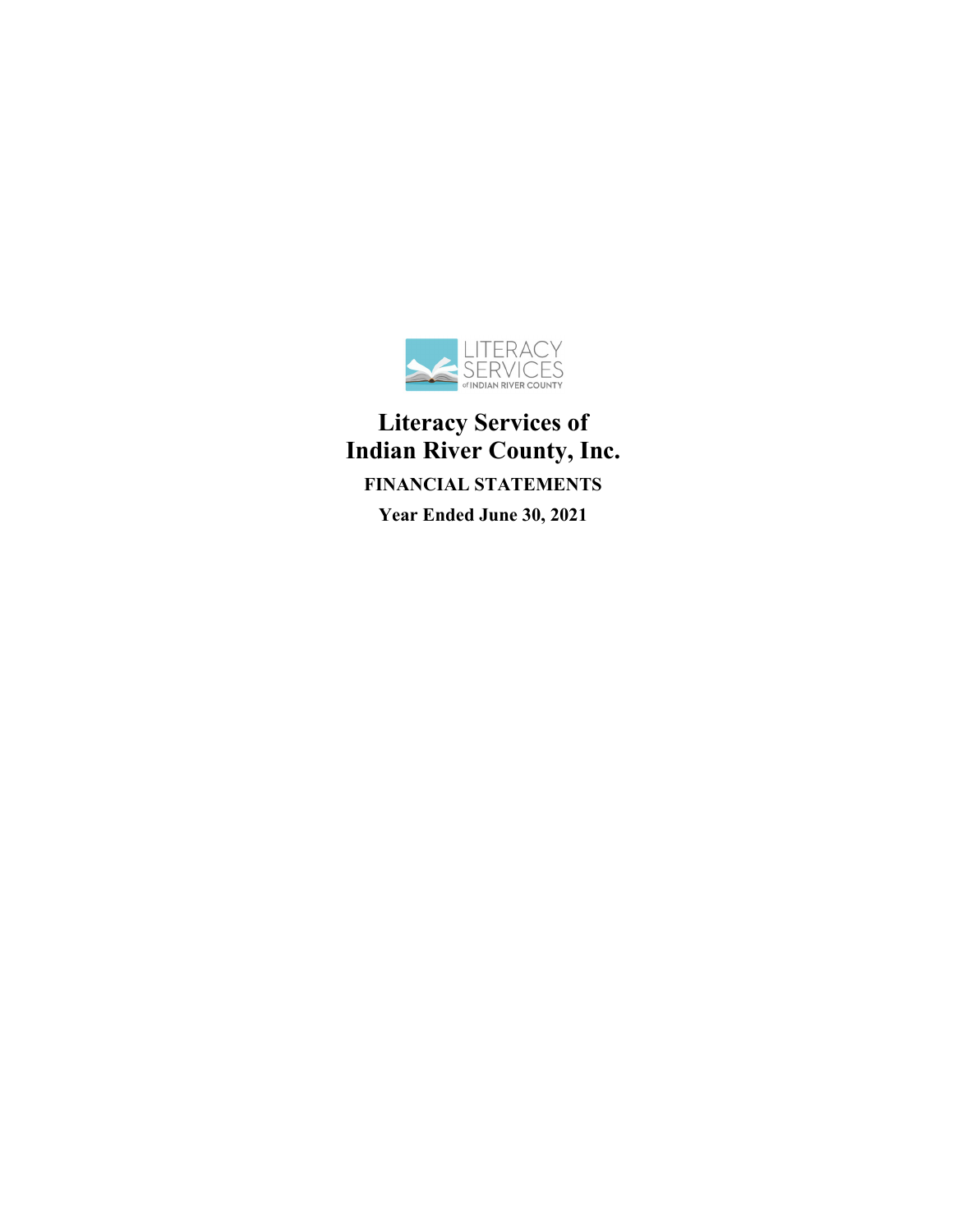## **Literacy Services of Indian River County, Inc**.

## **TABLE OF CONTENTS PAGE**

| Independent Auditors' Report                                   |                |
|----------------------------------------------------------------|----------------|
| Financial Statements for the Year Ended June 30, 2021 and 2020 |                |
| <b>Statement of Financial Position</b>                         | $\mathcal{D}$  |
| <b>Statement of Activities</b>                                 | 3              |
| <b>Statement of Functional Expenses</b>                        | $\overline{4}$ |
| <b>Statement of Cash Flows</b>                                 | 5              |
| <b>Notes to Financial Statements</b>                           |                |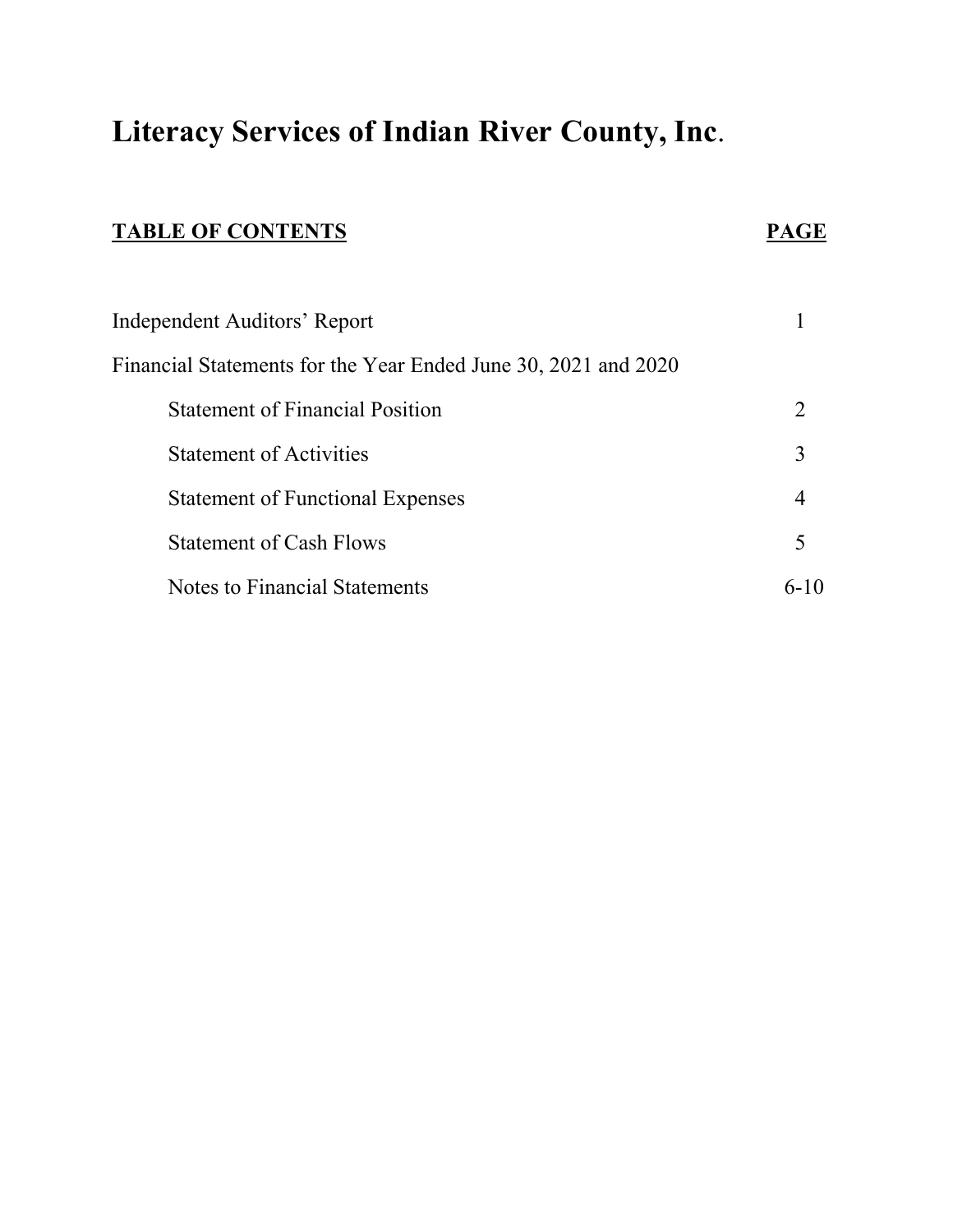

### INDEPENDENT AUDITORS' REPORT

October 14, 2021

To the Board of Directors of Literacy Services of Indian River County, Inc. Vero Beach, Florida

We have audited the accompanying financial statements of Literacy Services of Indian River County, Inc. (a nonprofit organization), which comprise the statement of financial position as of June 30, 2021 and 2020, and the related statements of activities, functional expenses and cash flows for the fiscal year then ended, and the related notes to the financial statements.

#### **Management's Responsibility for the Financial Statements**

Management is responsible for the preparation and fair presentation of these financial statements in accordance with accounting principles generally accepted in the United States of America; this includes the design, implementation, and maintenance of internal control relevant to the preparation and fair presentation of financial statements that are free from material misstatement, whether due to fraud or error.

#### **Auditor's Responsibility**

Our responsibility is to express an opinion on these financial statements based on our audit. We conducted our audit in accordance with auditing standards generally accepted in the United States of America. Those standards require that we plan and perform the audit to obtain reasonable assurance about whether the financial statements are free from material misstatement.

An audit involves performing procedures to obtain audit evidence about the amounts and disclosures in the financial statements. The procedures selected depend on the auditor's judgment, including the assessment of the risks of material misstatement of the financial statements, whether due to fraud or error. In making those risk assessments, the auditor considers internal control relevant to the entity's preparation and fair presentation of the financial statements in order to design audit procedures that are appropriate in the circumstances, but not for the purpose of expressing an opinion on the effectiveness of the entity's internal control. Accordingly, we express no such opinion. An audit also includes evaluating the appropriateness of accounting policies used and the reasonableness of significant accounting estimates made by management, as well as evaluating the overall presentation of the financial statements.

We believe that the audit evidence we have obtained is sufficient and appropriate to provide a basis for our audit opinion.

#### **Opinion**

In our opinion, the financial statements referred to above present fairly, in all material respects, the financial position of Literacy Services of Indian River County, Inc. as of June 30, 2021 and 2020, and the changes in its net assets and its cash flows for the year then ended in accordance with accounting principles generally accepted in the United States of America.

McCain and Samone LLC

Vero Beach, FL

Member American Institute of Certified Public Accountants ~ Member Florida Institute of Certified Public Accountants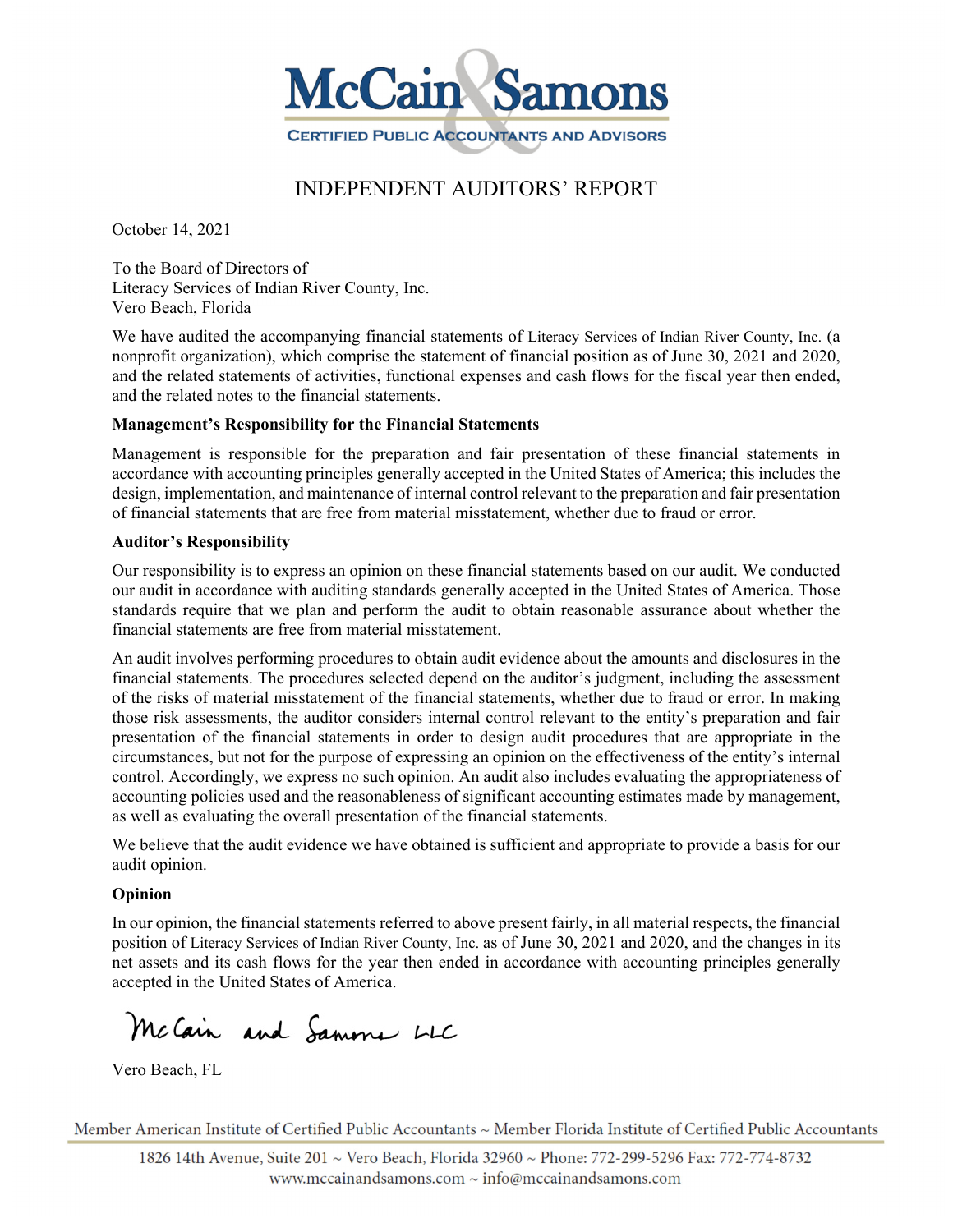### **Literacy Services of Indian River County, Inc. STATEMENT OF FINANCIAL POSITION JUNE 30, 2021 AND 2020**

#### **ASSETS**

|                            | 2021          |    | 2020    |
|----------------------------|---------------|----|---------|
| Assets                     |               |    |         |
| Cash and cash equivalents  | \$<br>412,550 | S  | 416,499 |
| Prepaid expenses           | 3,857         |    | 4,662   |
| Net property and equipment | 2,656         |    | 1,899   |
| <b>Total assets</b>        | 419,063       | \$ | 423,060 |

#### **LIABILITIES AND NET ASSETS**

| <b>Liabilities</b>                      |           |           |
|-----------------------------------------|-----------|-----------|
| Accounts payable                        | \$<br>400 | \$<br>700 |
| Accrued payroll                         | 5,113     | 10,812    |
| Deferred revenue                        |           | 29,816    |
| <b>Total liabilities</b>                | 5,513     | 41,328    |
| Net assets                              |           |           |
| Without donor restriction               | 404,436   | 381,732   |
| With donor restriction                  | 9,114     |           |
| <b>Total net assets</b>                 | 413,550   | 381,732   |
| <b>Total liabilities and net assets</b> | 419,063   | 423,060   |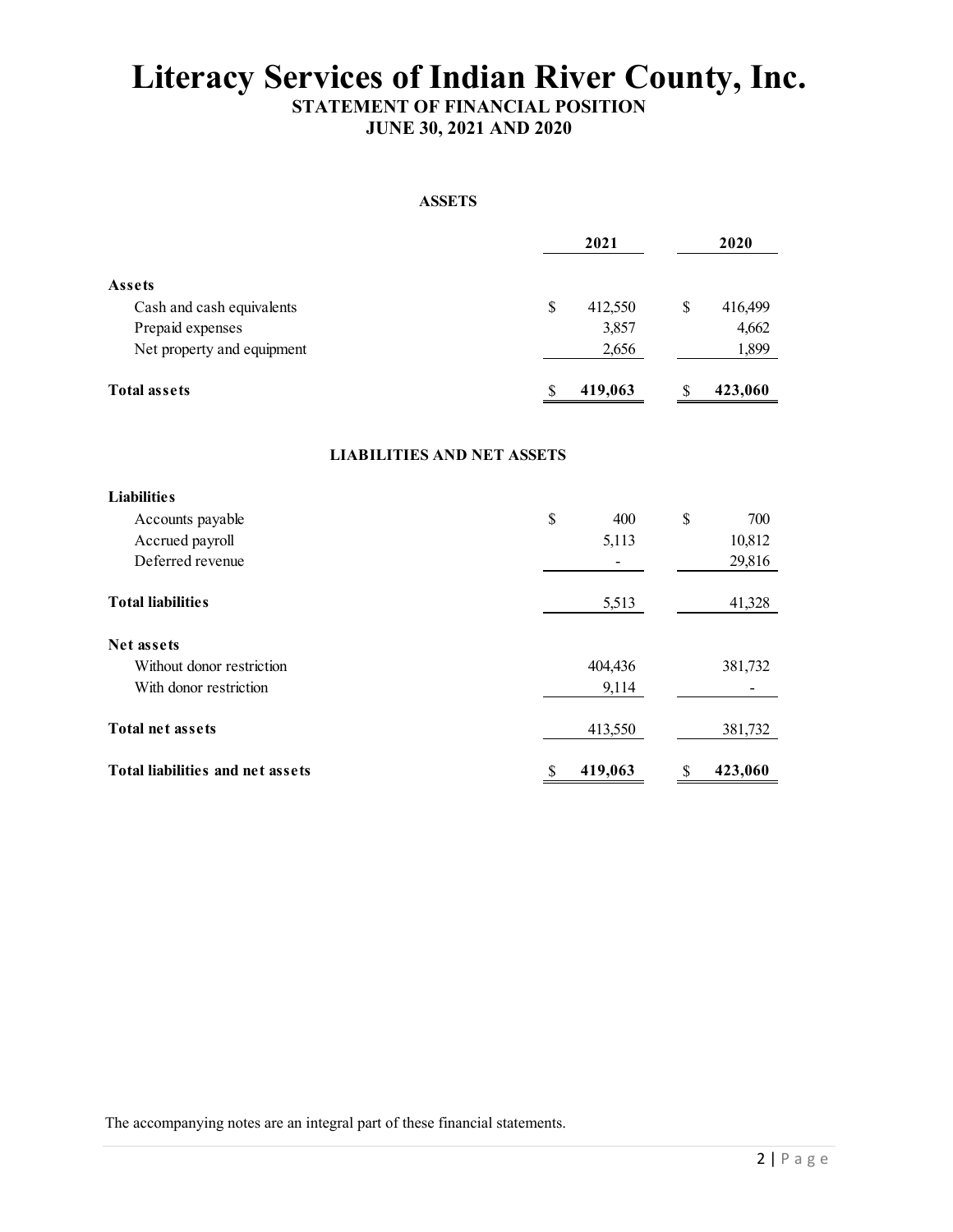## **Literacy Services of Indian River County, Inc. STATEMENT OF ACTIVITIES FOR THE FISCAL YEAR ENDED JUNE 30, 2021 AND 2020**

|                                                             | 2021 |                              |    |                           |    | 2020              |    |              |
|-------------------------------------------------------------|------|------------------------------|----|---------------------------|----|-------------------|----|--------------|
|                                                             |      | Without donor<br>restriction |    | With donor<br>restriction |    | <b>Total</b>      |    | <b>Total</b> |
| <b>Revenues and grants</b>                                  |      |                              |    |                           |    |                   |    |              |
| Contributions and grants                                    | \$   | 141,367                      | S  | 66,365                    | \$ | 207,732           | \$ | 280,728      |
| Special events                                              |      | 14,139                       |    |                           |    | 14,139            |    | 68,368       |
| Interest and dividend income                                |      | 360                          |    |                           |    | 360               |    | 2,087        |
| In-kind donation                                            |      | 4,500                        |    |                           |    | 4,500             |    | 7,475        |
| Other Income - PPP Funds                                    |      | 29,816                       |    |                           |    | 29,816            |    | 574          |
| Net assets released from donor restrictions                 |      | 57,251                       |    | (57,251)                  |    | $\qquad \qquad -$ |    |              |
| Total public support and revenue                            |      | 247,433                      |    | 9,114                     |    | 256,547           |    | 359,232      |
| <b>Expenses</b>                                             |      |                              |    |                           |    |                   |    |              |
| Program services                                            |      |                              |    |                           |    |                   |    |              |
| Literacy program                                            |      | 174,679                      |    |                           |    | 174,679           |    | 157,331      |
| <b>Total program services</b>                               |      | 174,679                      |    |                           |    | 174,679           |    | 157,331      |
| <b>Support services</b>                                     |      |                              |    |                           |    |                   |    |              |
| Management and general                                      |      | 47,997                       |    |                           |    | 47,997            |    | 47,670       |
| Fundraising expenses                                        |      | 2,053                        |    |                           |    | 2,053             |    | 8,563        |
| <b>Total support services</b>                               |      | 50,050                       |    |                           |    | 50,050            |    | 56,233       |
| <b>Total expenses</b>                                       |      | 224,729                      |    |                           |    | 224,729           |    | 213,564      |
| Other income (expense)<br>Gain/(loss) on disposal of assets |      |                              |    |                           |    |                   |    | (6,066)      |
|                                                             |      |                              |    |                           |    |                   |    |              |
| Total other income (expense)                                |      |                              |    |                           |    |                   |    | (6,066)      |
| Change in net assets                                        |      | 22,704                       |    | 9,114                     |    | 31,818            |    | 139,602      |
| Net assets, beginning of year                               |      | 381,732                      |    |                           |    | 381,732           |    | 242,130      |
| Net assets, end of year                                     | \$   | 404,436                      | \$ | 9,114                     | \$ | 413,550           | \$ | 381,732      |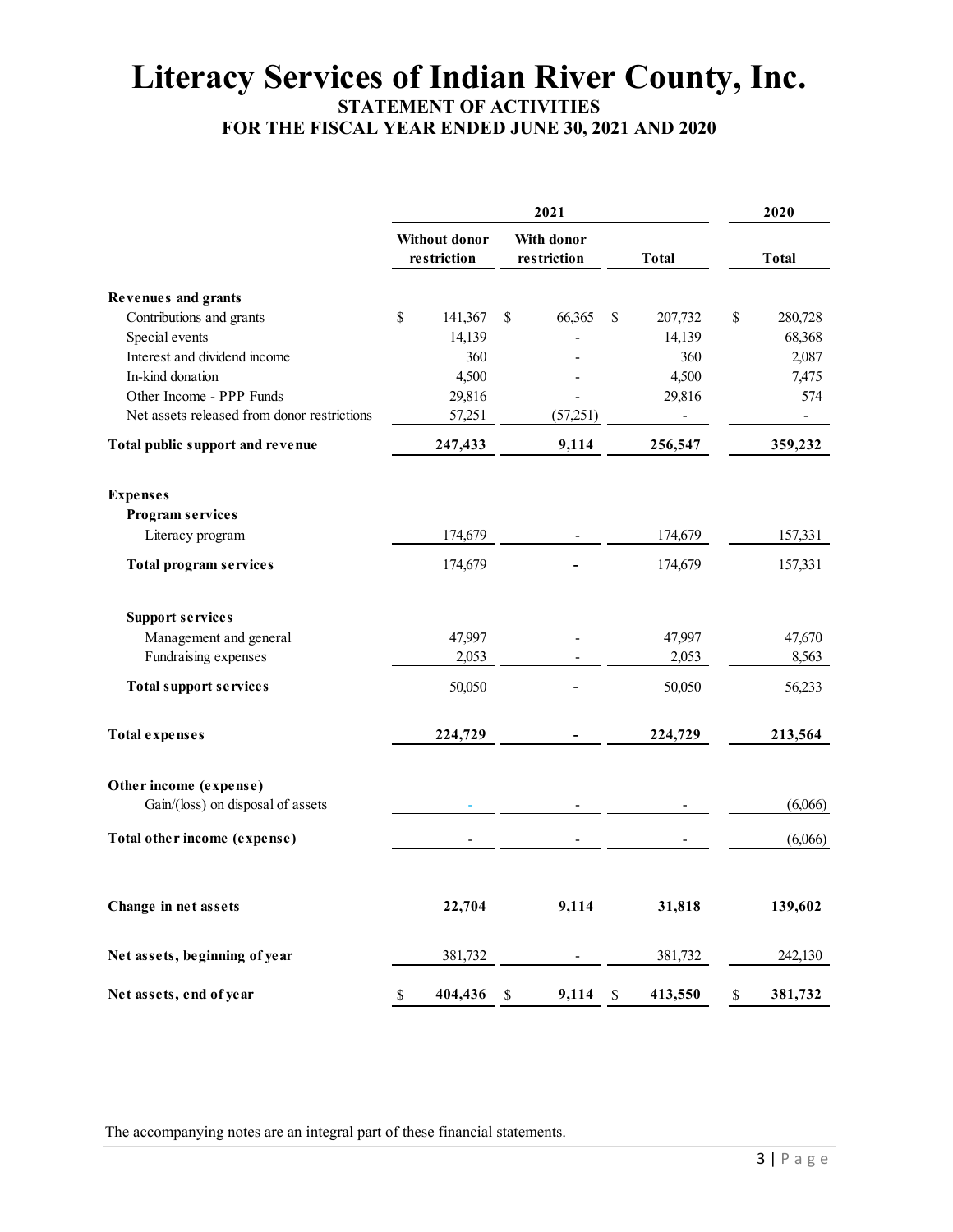# **Literacy Services of Indian River County, Inc.**

#### **STATEMENT OF FUNCTIONAL EXPENSES FOR THE FISCAL YEAR ENDED JUNE 30, 2021 AND 2020**

|                               |                            | 2020                      |                    |                          |               |  |
|-------------------------------|----------------------------|---------------------------|--------------------|--------------------------|---------------|--|
|                               | Program<br><b>Services</b> | <b>Support Services</b>   |                    |                          |               |  |
|                               | Literacy                   | Management<br>and General | <b>Fundraising</b> | <b>Total</b>             | <b>Total</b>  |  |
| Compensation                  |                            |                           |                    |                          |               |  |
| <b>Salaries</b>               | \$<br>138,314              | \$<br>14,774              | $\mathcal{S}$      | \$<br>153,088            | \$<br>143,770 |  |
| Payroll taxes & fringes       | 15,505                     | 1,207                     |                    | 16,712                   | 11,019        |  |
| Total compensation            | 153,819                    | 15,981                    |                    | 169,800                  | 154,789       |  |
| Bank service fees             | $\blacksquare$             | 16                        | L,                 | 16                       | 27            |  |
| Business licenses and permits |                            | 296                       |                    | 296                      | 200           |  |
| Contract labor                |                            | ÷,                        |                    | $\overline{\phantom{a}}$ | 1,000         |  |
| Depreciation                  |                            | 833                       |                    | 833                      | 870           |  |
| Donation                      |                            | 100                       |                    | 100                      | 100           |  |
| Dues and subscriptions        | 2,644                      | 3,613                     |                    | 6,257                    | 4,301         |  |
| Equipment leased              |                            | 3,896                     |                    | 3,896                    | 3,055         |  |
| Fundraising                   |                            |                           | 522                | 522                      | 7,254         |  |
| Insurance                     |                            | 2,479                     |                    | 2,479                    | 2,600         |  |
| Office expenses               |                            | 4,410                     | 1,531              | 5,941                    | 2,581         |  |
| Postage & shipping            |                            | 577                       |                    | 577                      | 402           |  |
| Professional fees             |                            | 11,296                    |                    | 11,296                   | 11,501        |  |
| Marketing                     |                            | 1,965                     |                    | 1,965                    | 5,538         |  |
| Meals                         | 177                        | 76                        |                    | 253                      | 1,934         |  |
| Miscellaneous                 |                            | L,                        |                    | $\overline{a}$           | 211           |  |
| Rent expense                  | 4,400                      | 900                       |                    | 5,300                    | 5,700         |  |
| Supplies and skill books      | 9,543                      |                           |                    | 9,543                    | 8,043         |  |
| Telephone and internet        | 2,006                      | 1,559                     |                    | 3,565                    | 1,886         |  |
| Travel and seminars           | 2,090                      |                           |                    | 2,090                    | 1,572         |  |
| <b>Total expenses</b>         | \$<br>174,679              | 47,997<br>S               | \$<br>2,053        | \$<br>224,729            | 213,564<br>S  |  |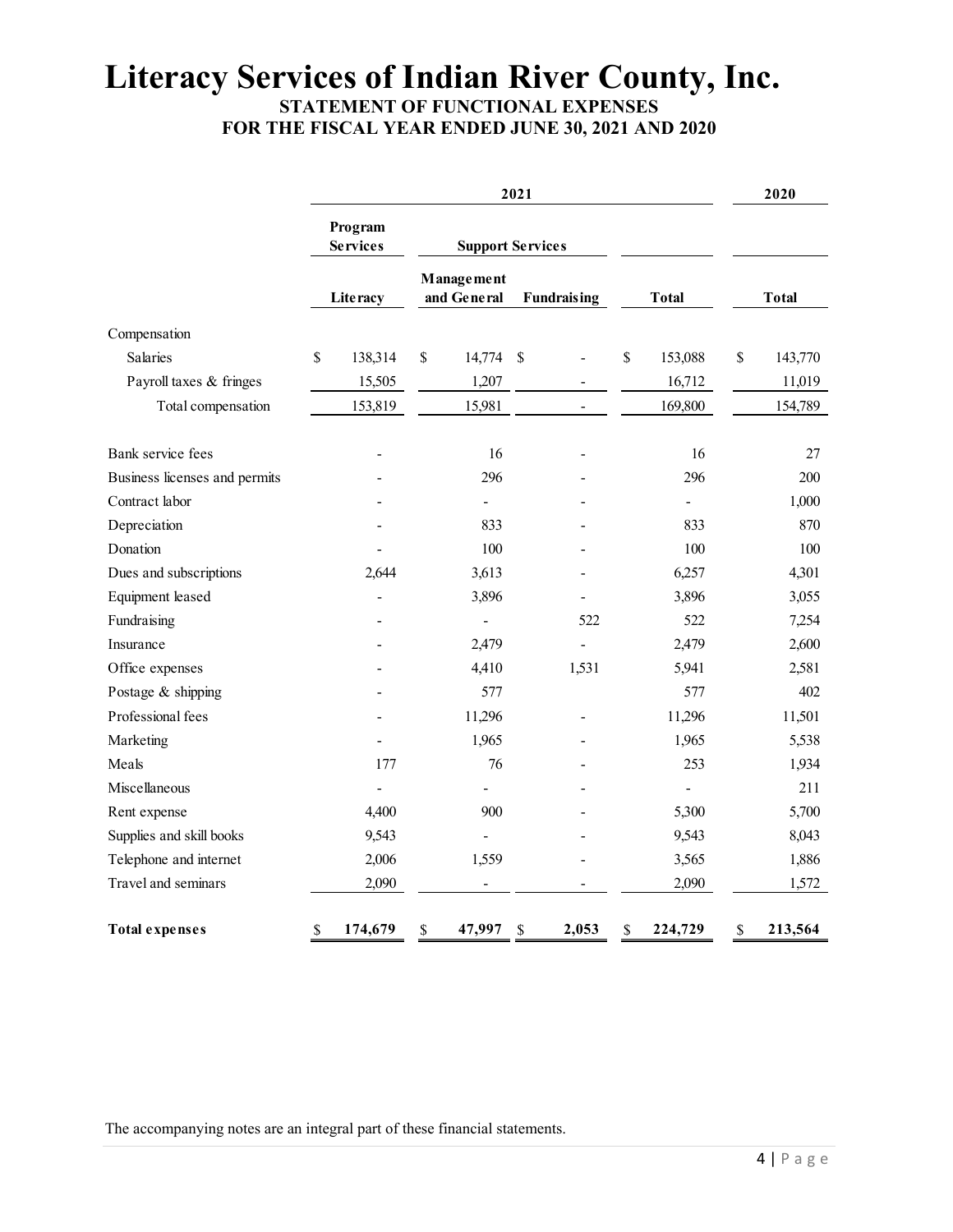## **Literacy Services of Indian River County, Inc. STATEMENT OF CASH FLOWS FOR THE FISCAL YEAR ENDED JUNE 30, 2021 AND 2020**

|                                                      | 2021 |           | 2020 |         |
|------------------------------------------------------|------|-----------|------|---------|
| Cash flows from operating activities                 |      |           |      |         |
| Change in net assets                                 | \$   | 31,818    | \$   | 139,602 |
| Adjustments to reconcile change in net assets to net |      |           |      |         |
| cash provided by operating activities                |      |           |      |         |
| Depreciation                                         |      | 833       |      | 870     |
| Loss on sale of assets                               |      |           |      | 6,066   |
| Changes in operating assets and liabilities          |      |           |      |         |
| which (used) provided cash:                          |      |           |      |         |
| Prepaid insurance                                    |      | 805       |      | (2,887) |
| Accounts payable                                     |      | (300)     |      | 400     |
| Accrued payroll                                      |      | (5,699)   |      | 1,700   |
| Deferred revenue                                     |      | (29, 816) |      | 29,816  |
| Net cash provided/used by operating activities       |      | (2,359)   |      | 175,567 |
| Cash flows from investing activities                 |      |           |      |         |
| Purchase of furniture                                |      | (1,590)   |      |         |
| Net cash used in investing activities                |      | (1,590)   |      |         |
| Net increase in cash and cash equivalents            |      | (3,949)   |      | 175,567 |
| Cash and cash equivalents, beginning of year         |      | 416,499   |      | 240,932 |
| Cash and cash equivalents, end of year               | S    | 412,550   | \$   | 416,499 |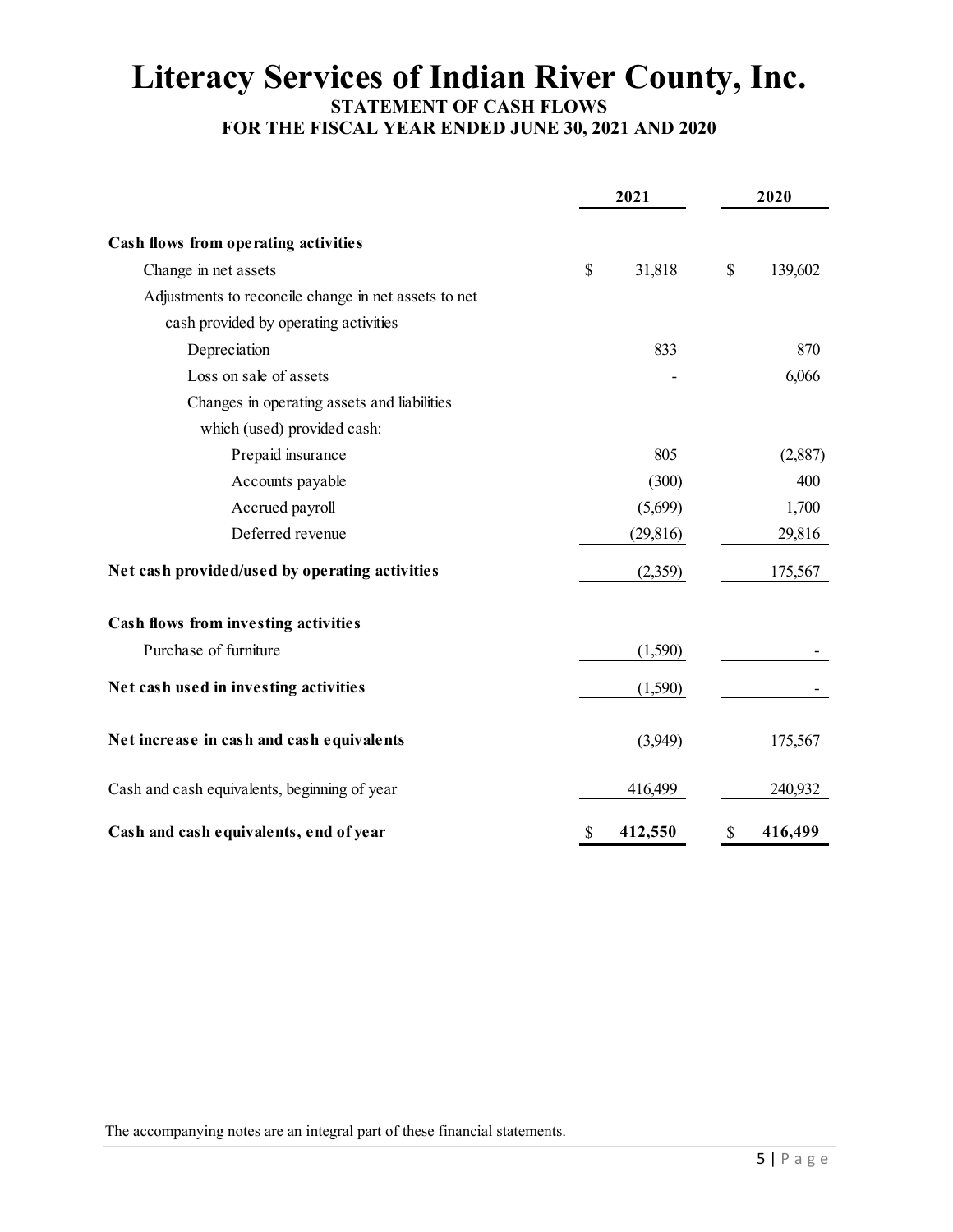#### **1. NATURE OF ACTIVITIES AND SUMMARY OF SIGNIFICANT ACCOUNTING POLICIES**

#### **Nature of Business**

The Literacy Services of Indian River County, Inc. (the Organization) is a Florida nonprofit organization incorporated on October 16, 1975. The Organization's mission is to deliver comprehensive and innovative learning opportunities to local adults seeking English language and literacy skills to achieve their goals. The Organization's vision is that all adults are empowered with the literacy skills they need to thrive in our community. The Organization's support comes primarily from private foundations and individual donors' contributions.

#### **Basis of Accounting**

The accompanying financial statements have been prepared on the accrual basis of accounting in accordance with accounting principles generally accepted in the United States of America. Net assets and revenues, expenses, gains, and losses are classified based on the existence of absence of donorimposed restrictions. Accordingly, net assets of Literacy Services of Indian River County, Inc. and changes therein are classified and reported as follows:

Without donor restriction – Net assets that are not subject to donor-imposed stipulations. Assets without donor restriction are resources available to support operations. The only limits on the use of assets without donor restrictions are the broad limits resulting for the nature of the organization, the environment in which it operates, the purpose specified in its corporate documents and its application for tax-exempt status, and any limits resulting from contractual agreements with creditors and others that are entered into in the course of its operations.

**With donor restriction** – Net assets subject to donor-imposed stipulations that may or will be met, either by actions of the Organization and/or the passage of time. When a restriction expires, assets with donor restrictions are reclassified to assets without donor restrictions and reported in the consolidated statement of activities as net assets released from restrictions. This category also includes net assets subject to donor imposed stipulations that neither expire by being used in accordance with a donor's restriction nor by the passage of time

#### **Cash and Cash Equivalents**

Cash and cash equivalents consist of demand deposits in banks, cash on hand and time deposits with original maturities when purchased of less than three months. The market value of the fixed income securities and money market investments approximates cost.

#### **Property and Equipment**

Property and equipment acquisitions greater than \$500 are capitalized and stated at cost less accumulated depreciation. Donated property and equipment is capitalized at fair market value at the date of the gift. Major improvements and renewals are capitalized while ordinary maintenance and repairs are expensed. Management annually reviews these assets to determine whether carrying values have been impaired.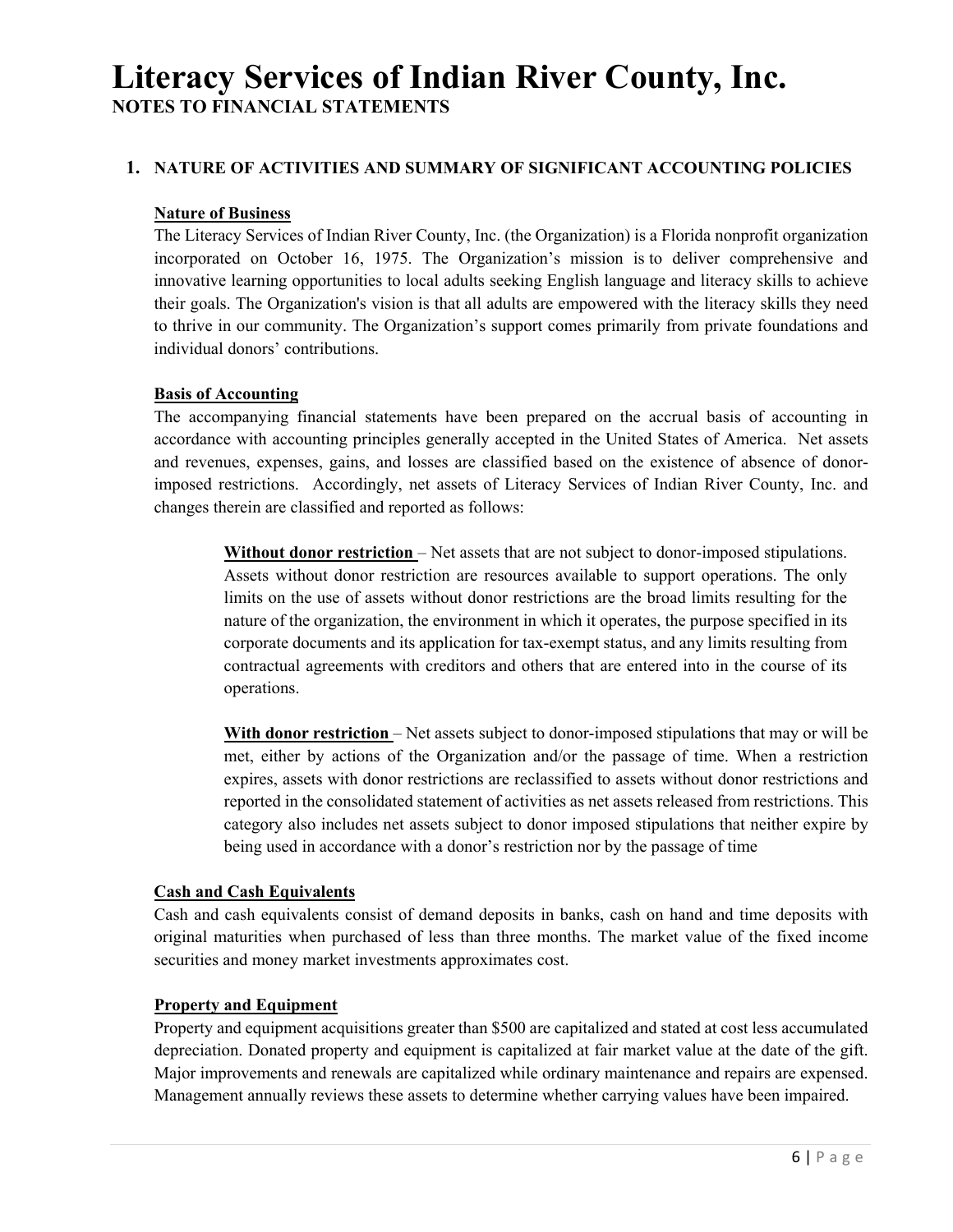#### **Depreciation**

Depreciation is computed using the straight-line method over the estimated useful lives of the related assets, which range from 5 to 15 years.

#### **Revenue Recognition**

Contributions, including unconditional promises to give, are recorded when received. Conditional promises to give are not included as support until such time as the conditions are substantially met. All contributions are considered to be available for unrestricted use unless specifically restricted by the donor. Amounts received that are designated for future periods or restricted by the donor for specific purposes are reported as with donor restrictions support that increases this net asset class. However, if a restriction is fulfilled in the same time period in which the contribution is received, the entity reports the support as without donor restriction.

Contributed property and equipment are recorded at fair market value at the date of donation. Contributions with donor-imposed stipulations regarding how long the contributed assets must be used are recorded as with donor restriction support; otherwise, the contributions are recorded as without donor restriction support.

#### **Functional Allocation of Expenses**

Literacy Services of Indian River County, Inc. allocates expenses on a functional basis among its program and support services. Expenses that can be identified with a specific program or support service are charged directly according to their natural expense classification. Costs common to multiple functions have been allocated among the various functions benefited on the basis of periodic time or usage studies.

General and administrative expenses include those costs that are not directly identifiable with any specific program, but which provide for overall support and direction of the organization.

Fundraising costs are expensed as incurred, even though they may result in contributions received in future years. The organization generally does not conduct its fundraising activities in conjunction with its other activities.

#### **Donated Services**

In accordance with SFAS 116, Literacy Services of Indian River County, Inc. does not record donated services for any volunteers working in a nonprofessional capacity.

#### **Use of Estimates**

The preparation of financial statements in conformity with accounting principles generally accepted in the United States of America requires management to make estimates and assumptions that affect certain reported amount of assets and liabilities and disclosure of contingent assets and liabilities at the date of the financial statements and the reported amounts of income and expenses during the year. Accordingly, actual results may differ from those estimates. Significant estimates include but are not limited to allowance for bad debts, present value discounts, and the carrying value of assets required.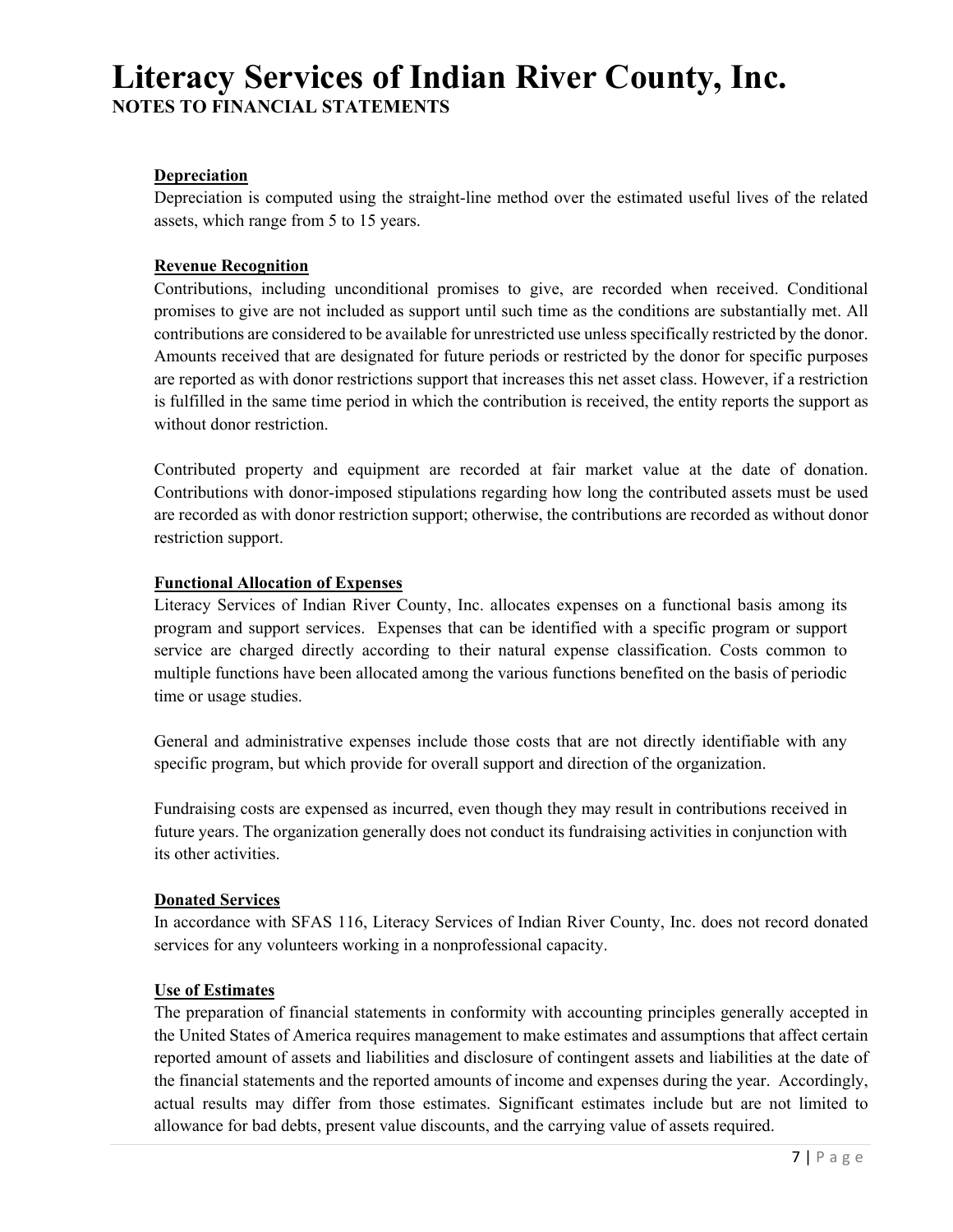#### **Income Taxes**

Literacy Services of Indian River County, Inc. is a not-for-profit organization exempt from income taxes under Section  $501(c)(3)$  of the Internal Revenue Code. Although the Organization was granted income tax extension by the Internal Revenue Service, such exemption does not apply to "unrelated business taxable income." Such income, pursuant to the Internal Revenue Code and related regulations, includes investment income. The Organization has been classified as not a private foundation. The Organization income tax filings are subject to audit by various taxing authorities.

In accordance with, Accounting Standards Codification ("ASC") Topic 740 "*Accounting for Uncertainty in Income Taxes,"* the Organization analyzes its filing positions in the federal and state jurisdictions where it is required to file income tax returns, as well as all open tax years in these jurisdictions. The Organization also treats interest and penalties attributable to income taxes, and reflects and charges for such, to the extent they arise as a component of its management and general expenses. The continued application of ASC Topic 740 has no impact on the Organization's financial statements.

The Organization has evaluated the provisions of ASC Topic 740 regarding accounting for uncertainty in income taxes. The evaluation was performed for the fiscal years 2018 through 2021, the years which remain subject to examination by major tax jurisdictions as of June 30, 2021. The Organization concluded that there are no significant uncertain tax positions requiring recognition in the financial statements. The Organization does not expect the total of unrecognized tax benefits ("UTB") (e.g., tax deductions, exclusions, or credits claimed, or expected to be claimed) to significantly change in the next twelve months. The Organization does not have any amounts accrued for interest and penalties related to UTBs at June 30, 2021, and it is not aware of any claims for such amounts by federal or state tax authorities other than listed in the preceding paragraph.

The Organization form 990 related to the year ended June 30, 2021 is due on November 15, 2021, and it will be filed on a timely basis.

#### **Subsequent Events**

In preparing these financial statements, Literacy Services of Indian River County, Inc. has evaluated, for potential recognition or disclosure, significant events or transactions that occurred during the period subsequent to June 30, 2021, the most recent statement of financial position presented herein, through October 14, 2021, the date these financial statements were available to be issued. No significant such events or transactions were identified.

#### **2. CREDIT RISK**

Literacy Services of Indian River County, Inc. maintains its cash accounts at several financial institutions. Cash balances at each institution are insured by the FDIC up to \$250,000. Literacy Services of Indian River County, Inc. had uninsured cash of \$0 and \$155,544 for the years ended June 30, 2021 and 2020, respectively.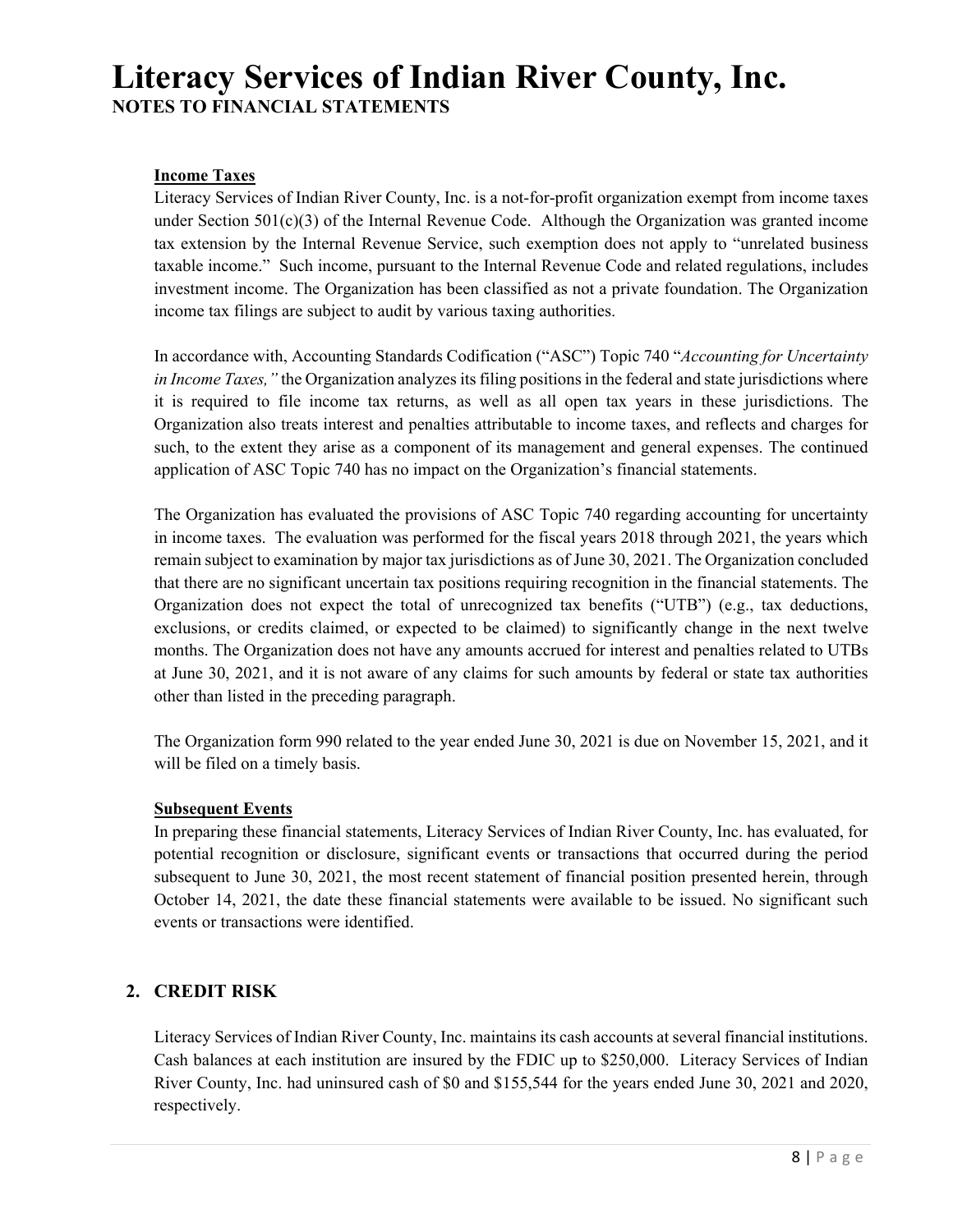#### **3. PROPERTY AND EQUIPMENT**

Net property and equipment consists of the following at June 30, 2021:

|                                |   | <b>Balance</b><br>June 30, 2020 | <b>Additions</b>               |   | <b>Deletions</b> |   | <b>Balance</b><br>June 30, 2021 |
|--------------------------------|---|---------------------------------|--------------------------------|---|------------------|---|---------------------------------|
| Equipment                      | S | 15,499                          | \$<br>$\overline{\phantom{a}}$ | S |                  | S | 15,499                          |
| Furniture and fixtures         |   | 6,030                           | 1,590                          |   |                  |   | 7,620                           |
| Total property and equipment   |   | 21,529                          | 1,590                          |   |                  |   | 23,119                          |
| Less: Accumulated depreciation |   | (19,630)                        | (833)                          |   |                  |   | (20, 463)                       |
| Net property and equipment     |   | 1,899                           | 757                            |   |                  |   | 2,656                           |

Depreciation expense was \$833 and \$870 for the years ended June 30, 2021 and 2020, respectively.

#### **4. DEFERRED REVENUE**

Beginning in March 2020, a global pandemic of coronavirus affected the United States shutting down businesses and affecting equity markets globally. A federal aid, Coronavirus Aid, Relief, and Economic Security Act (CARES), was signed into law on March 27, 2020. With the Coronavirus shutting down much of the United States economy, Congress provided federal aid to assist millions of small business and non-profit organizations suddenly facing an uncertain future.

On May 12, 2020 the Organization received federal aid in the form of the Paycheck Protection Program (PPP) in the amount of \$29,816. On December 23, 2020, the PPP loan was fully forgiven since the funds were used for proper expenses and requirements were met.

#### **5. OPERATING LEASES**

The Organization leases a copier under a non-cancelable operating lease expiring June 2023. Lease expense was \$3,896 and \$3,055 for the years ended June 30, 2021 and 2020, respectively.

| Year ended June 30,        |   | <b>Non-cancelable</b><br>Operating leases |  |  |  |  |
|----------------------------|---|-------------------------------------------|--|--|--|--|
| 2022                       | S | 2,148                                     |  |  |  |  |
| 2023                       |   | 2,148                                     |  |  |  |  |
| Total minimum payments due |   |                                           |  |  |  |  |
|                            |   |                                           |  |  |  |  |